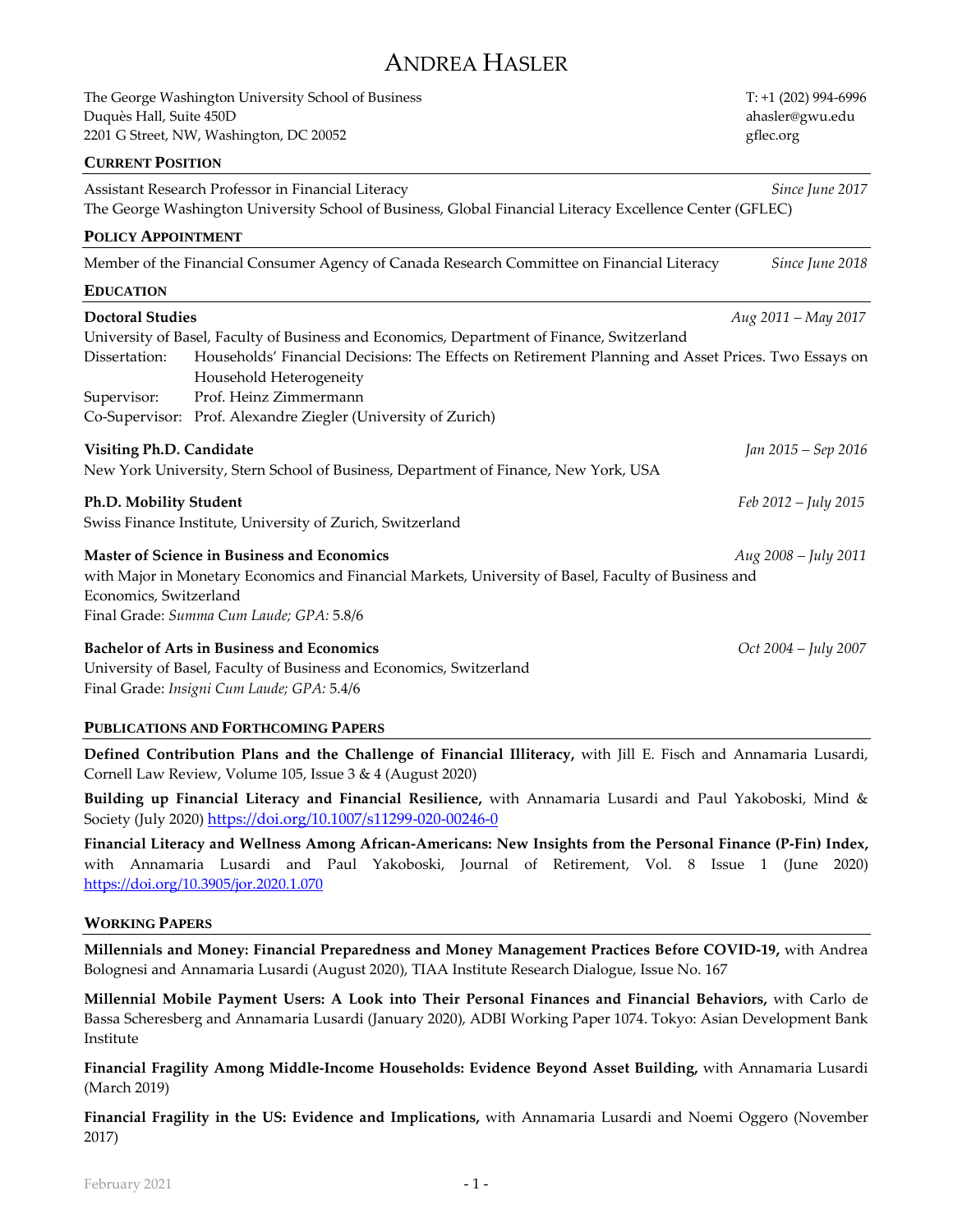**Retirement Plans and Savings Decisions: The Joint Role of Ethnic Origin and Job Characteristics** (April 2017)

**Income Heterogeneity and Expected Stock Returns** (February 2016)

**The Impact of Solvency II on the Asset Allocation of Non-Life Insurers** (March 2011)

#### **OTHER PUBLICATIONS**

**Testing the Use of the Mint App in an Interactive Personal Finance Module,** with Hallie Davis (February 2021)

**Financial Literacy and Wellness Among U.S. Women: Insights on Underrepresented Minority Women,** with Annamaria Lusardi and Paul Yakoboski (November 2020)

**Financial Literacy, Wellness and Resilience among African Americans,** with Annamaria Lusardi and Paul Yakoboski, TIAA Institute and the Global Financial Literacy Excellence Center (September 2020)

**Financial Wellness: What is it? How do we make it happen?** with Paul. Yakoboski (August 2020)

**Financial Capability Assessment for Church Pension Group Members,** with Annamaria Lusardi (May 2020)

**The 2020 TIAA Institute-GFLEC Personal Finance Index: Many Do Not Know What They Do and Do Not Know,**  with Annamaria Lusardi and Paul Yakoboski (April 2020)

**Millennials and Money: The State of Their Financial Management and How Workplaces Can Help Them,** with Andrea Bolognesi and Annamaria Lusardi (February 2020)

**African-Americans' Financial Well-Being and Knowledge,** with Annamaria Lusardi and Paul Yakoboski, TIAA Institute and the Global Financial Literacy Excellence Center *Special Report* (November 2019)

**New Evidence on the Financial Knowledge and Characteristics of Investors,** with Jill E. Fisch, Annamaria Lusardi and Gary Mottola (October 2019)

**Raising Awareness of the Importance of Personal Finance in School: New Insights,** with Hallie Davis and Annamaria Lusardi (May 2019)

**Millennials' Engagement with Online Financial Education Resources and Tools: New Survey Insights and Recommendations,** with Annamaria Lusardi (April 2019)

**Financial Literacy in the United States and Its Link to Financial Wellness: The 2019 TIAA Institute-GFLEC Personal Finance Index,** with Annamaria Lusardi and Paul Yakoboski (April 2019)

**Millennial Financial Literacy and Fin-tech Use: Who Knows What in the Digital Era. New Insights from the 2018 P-Fin Index,** with Annamaria Lusardi and Paul Yakoboski (September 2018)

**An Analysis of Financial Literacy Among Italian Students,** with Hallie Davis and Annamaria Lusardi (May 2018)

**The TIAA Institute-GFLEC Personal Finance Index: The State of Financial Literacy Among U.S. Adults,** with Annamaria Lusardi and Paul Yakoboski (April 2018)

**Financial Literacy Among U.S. Hispanics: New Insights from the Personal Finance (P-Fin) Index,** with Annamaria Lusardi and Paul Yakoboski (October 2017)

**The Gender Gap in Financial Literacy: A Global Perspective,** with Annamaria Lusardi (July 2017)

#### **EDITORIAL RESPONSIBILITIES**

**Referee** for Journal of Pension Economics and Finance, Swiss Journal of Economics and Statistics, Journal of Economic Behavior & Organization

**Reviewer** for 2019 and 2020 Annual Meeting of the Swiss Society for Financial Market Research (SGF CONFERENCE)

#### **COMMITTEES**

**FED/GFLEC Financial Literacy Seminar Series Steering Committee,** since 2017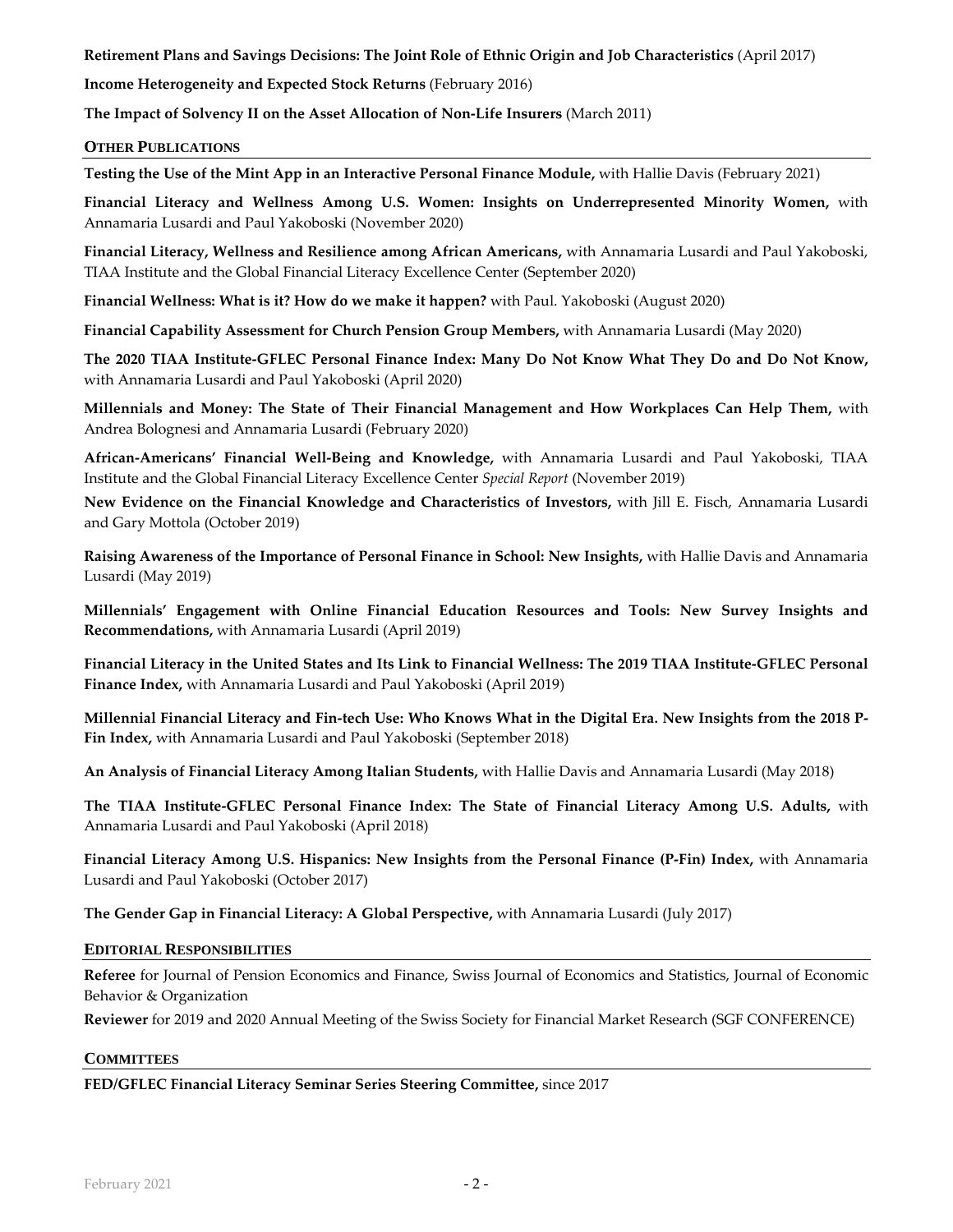| <b>CONFERENCES</b>            |                                                                                                                                                                                 |
|-------------------------------|---------------------------------------------------------------------------------------------------------------------------------------------------------------------------------|
| 2020                          | Financial Women's Association (FWA) webinar, online                                                                                                                             |
|                               | 2020 AFCPE Symposium, online                                                                                                                                                    |
|                               | Society for Human Resource Management (SHRM) webcast, online                                                                                                                    |
|                               | Consumer Federation of America's Investor Issues Dialogue, online                                                                                                               |
| 2019                          | 14th End-of-Year Conference of Swiss Economists Abroad, Geneva, Switzerland (December)                                                                                          |
|                               | Citibanamex Financial Education and Inclusion Summit, Mexico City, Mexico (October),<br>keynote address                                                                         |
|                               | 7 <sup>th</sup> Behavioural Insights and Investor Education Conference organized by the Securities and<br>Exchange Commission of Brazil (CVM), Rio de Janeiro, Brazil (October) |
|                               | G20 Conference jointly organized by the Asia Development Bank Institute (ADBI) and the<br>World Savings and Retail Banking Institute (WSBI), Tokyo, Japan (June)                |
|                               | American Council on Consumer Interests (ACCI) 2019 Annual Conference, Washington, DC<br>(May)                                                                                   |
| 2018                          | Pensions & Investments (P&I) Workplace Financial Wellness Breakfast Briefing, New York,<br>NY (November)                                                                        |
|                               | Financial Consumer Agency of Canada (FCAC) National Research Symposium on Financial<br>Literacy, Toronto, Canada (November)                                                     |
|                               | Defined Contribution Institutional Investment Association (DCIIA) Academic Forum, San<br>Francisco, CA (November)                                                               |
|                               | TIAA Institute Fellows Symposium, New York, NY (November)                                                                                                                       |
|                               | Education Finance Council (EFC) Mid-Year Membership Meeting, Washington, DC<br>(September)                                                                                      |
|                               | Annual Congress of the Swiss Society for Economics and Statistics, St. Gallen, Switzerland<br>(June)                                                                            |
|                               | Second Workshop on Financial Literacy and Entrepreneurship, Paris, France (June)                                                                                                |
|                               | Financial Literacy Seminar Series at the George Washington University, Washington, DC<br>(April)                                                                                |
|                               | American Savings Education Council (ASEC) Partners' Meeting, Washington, DC (April)                                                                                             |
|                               | Cherry Blossom Financial Education Institute, Washington, DC (April)                                                                                                            |
|                               | 38 <sup>th</sup> NAEE Professional Development Conference (hosted by the California Council on<br>Economic Education), Los Angeles, California (March)                          |
| 2017                          | Canada's National Conference on Financial Literacy, Montréal, Canada (November), keynote<br>address                                                                             |
|                               | Federal Student Aid Training Conference for Financial Aid Professionals, Orlando, Florida<br>(November)                                                                         |
| <b>FELLOWSHIPS AND AWARDS</b> |                                                                                                                                                                                 |
| March 2016                    | Voluntary Academic Society Basel (Freiwillige Akademische Gesellschaft Basel) research grant                                                                                    |

|            | for the research stay at New York University Stern School of Business in 2016 (CHF 10,000)                                                                                        |
|------------|-----------------------------------------------------------------------------------------------------------------------------------------------------------------------------------|
| Dec 2015   | WWZ Forum research project funding for 6 months for the project "Retirement Plans and<br>Savings Decisions: The Joint Role of Ethnic Origin and Job Characteristics" (CHF 22,518) |
| Oct 2014   | Swiss National Science Foundation (SNSF) Mobility Fellowship for the research stay at New<br>York University Stern School of Business in 2015 (USD 58,780)                        |
| April 2014 | Johann-Jakob Speiser-Scholarship of the Speiser-Bär Foundation for the research stay at<br>London School of Economics in Fall 2014 (CHF 4,500)                                    |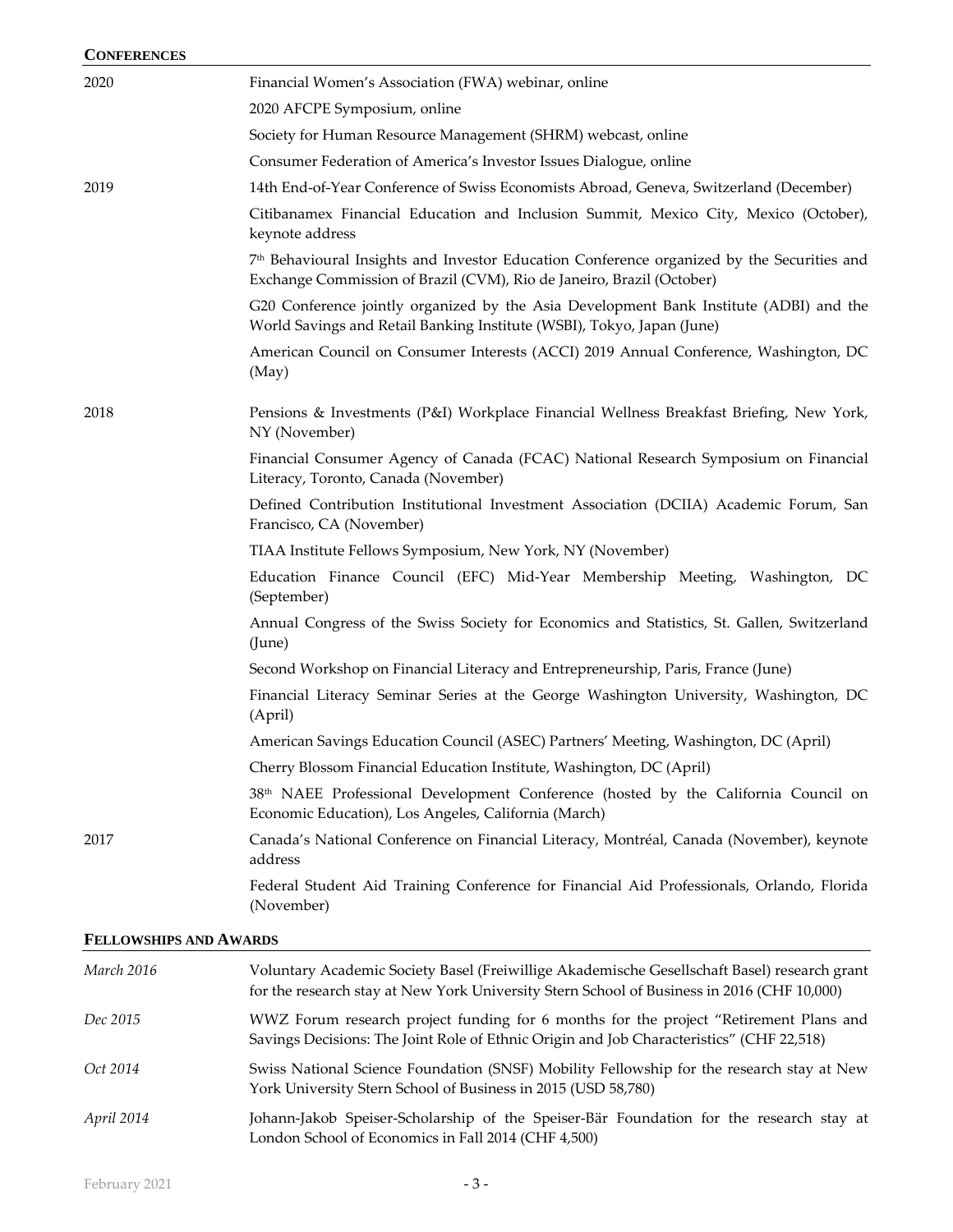| 2012                       | Sponsorship award for young academic talents offered by a group of Basel-based private<br>banks ("Nachwuchsförderpreis Wirtschaft der Basler Privatbanquiers: Baumann & Cie, E.<br>Gutzwiller & Cie, La Roche & Co."), received for my master's thesis (CHF 5,000) |
|----------------------------|--------------------------------------------------------------------------------------------------------------------------------------------------------------------------------------------------------------------------------------------------------------------|
| 2011                       | Honor for the best master's degree of the year 2010/2011 at the Faculty of Business and<br>Economics of the University of Basel sponsored by the Basel Economics Association (out of 80)<br>students, GPA: 5.8/6) (CHF 2,000)                                      |
| <b>TEACHING EXPERIENCE</b> |                                                                                                                                                                                                                                                                    |

| Lecturer at the University of Basel:<br>Finance II - Derivative Markets and Option Pricing (undergraduate)<br>Seminar on Current Topics in Economics (undergraduate)                                                                                                                                                               | Every Fall since 2013<br>Spring 2013   |
|------------------------------------------------------------------------------------------------------------------------------------------------------------------------------------------------------------------------------------------------------------------------------------------------------------------------------------|----------------------------------------|
| Teaching Assistant at the University of Basel:<br>Finance I - Portfolio Theory and Asset Pricing (undergraduate)<br>Finance II - Derivative Markets and Option Pricing (undergraduate)                                                                                                                                             | Spring 2012 + 2014<br>Fall 2011 + 2012 |
| Teaching Assistant at the University of Bern:<br>Finance II - Derivative Markets and Option Pricing (undergraduate)                                                                                                                                                                                                                | Spring 2012                            |
| <b>PROFESSIONAL EXPERIENCE</b>                                                                                                                                                                                                                                                                                                     |                                        |
| Lecturer (Teaching Assignment Fall Term)<br>University of Basel, Faculty of Business and Economics, Department of Finance, Switzerland<br>Courses: Derivative Markets and Option Pricing (Finance II)                                                                                                                              | Since Aug 2013                         |
| Research & Teaching Assistant (50%)<br>University of Basel, Faculty of Business and Economics, Department of Finance, Switzerland<br>Courses: Portfolio Theory and Asset Pricing (Finance I); Derivative Markets and Option Pricing (Finance II); Seminar on Current<br>Topics in Economics.                                       | June 2011 - March 2017                 |
| Junior Teaching Assistant (40%)<br>University of Basel, Faculty of Business and Economics, Department of Finance, Switzerland<br>Development and implementation of online modules with focus on derivative pricing theory and portfolio insurance as part of an e-<br>learning Advanced Studies course in financial market theory. | July 2009 - May 2011                   |
| Research Analyst (40%)<br>for Listed Private Equity Companies, LPX Group, Zurich, Switzerland<br>Coverage of around 30 listed private equity companies for continuous valuation and balance sheet analysis. Preparation of research-<br>reports and presentations for clients.                                                     | Aug 2008 - Sep 2009                    |
| Research Analyst (100%)<br>HSBC Guyerzeller Bank AG, Zurich, Switzerland                                                                                                                                                                                                                                                           | Aug 2007 - July 2008                   |

*Internship as research analyst at the Investment Equity Advisory Team. Tasks: Global equity market research (provision and processing of global equity research and data); responsibility for the weekly equity market publication; preparation and updating of the reports for new and existing stock recommendations; preparation of the team's quarterly performance and the reporting presentations; client support; attendance at company and analyst presentations.*

#### **Assistant (30%)** *Feb 2006 – July 2007* Board of Examinations at the Faculty of Business and Economics of the University of Basel, Switzerland

# **ACADEMIC FORMATION**

# **Mentoring Program antelope 2014** *Feb 2014 – Dec 2014*

selected participant of the academic career program for successful female doctoral students of the University of Basel (Department of equal opportunities/"Ressort Chancengleichheit"), Switzerland *Mentor: Prof. Darrell Duffie, Stanford University*